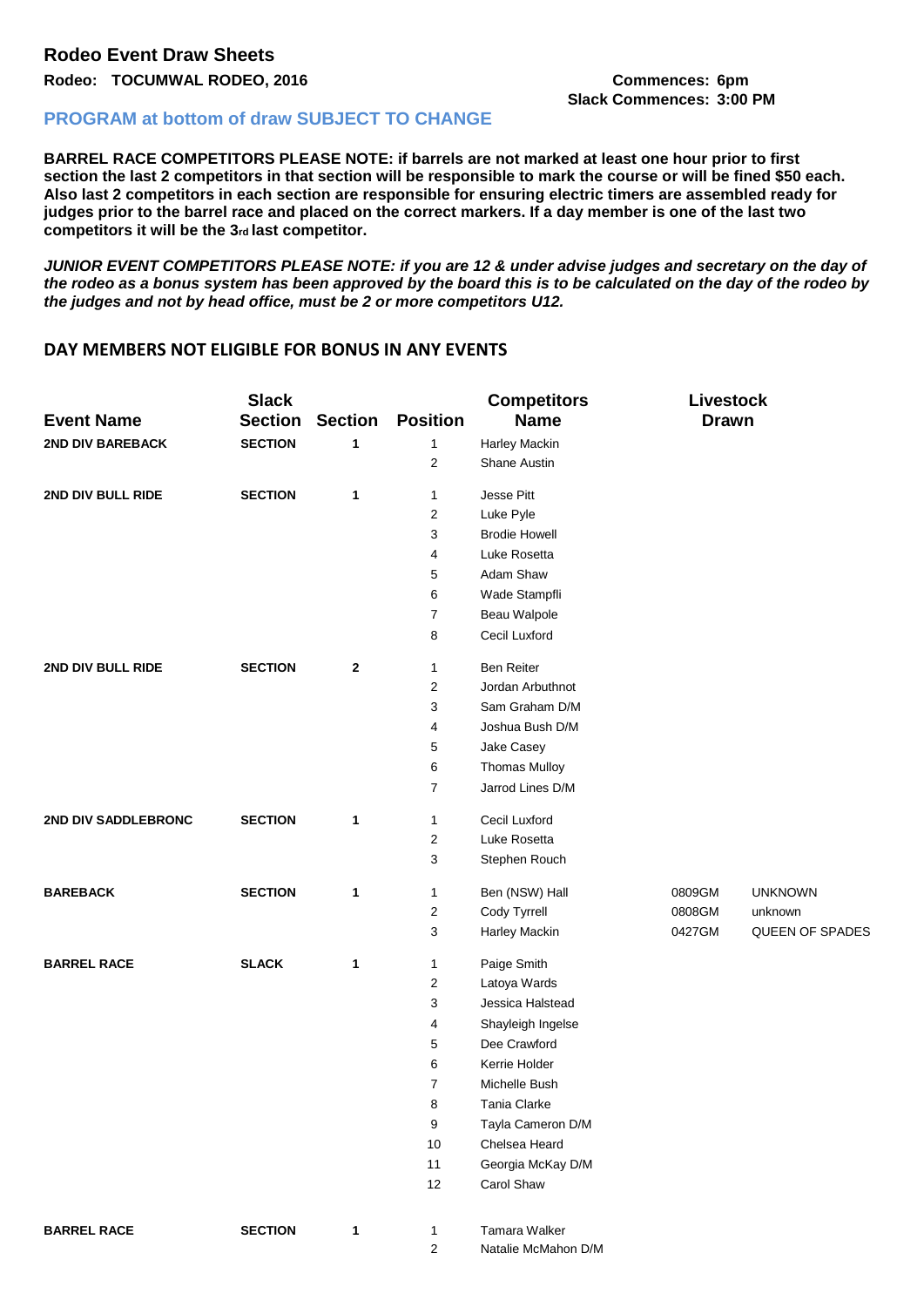|                           |                |              | 3              | Danielle Quinsee          |                   |                       |
|---------------------------|----------------|--------------|----------------|---------------------------|-------------------|-----------------------|
|                           |                |              | 4              | Michelle Harvey           |                   |                       |
|                           |                |              | 5              | Nicole McDonald           |                   |                       |
|                           |                |              | 6              | Vicki Schiller            |                   |                       |
|                           |                |              | $\overline{7}$ | Belinda Reardon           |                   |                       |
|                           |                |              | 8              | Jody Batchelor            |                   |                       |
|                           |                |              | 9              | Deanne O'Donoghue         |                   |                       |
|                           |                |              | 10             | Sally Halstead            |                   |                       |
|                           |                |              | 11             | <b>Tamlin Osborne</b>     |                   |                       |
|                           |                |              | 12             | Lyn Collins               |                   |                       |
|                           |                |              | 13             | Dusty McPhee              |                   |                       |
|                           |                |              | 14             | Veronica Luxford          |                   |                       |
| <b>BREAKAWAY ROPING</b>   | <b>SLACK</b>   | 1            | 1              | <b>Tricia Williams</b>    |                   |                       |
|                           |                |              | $\overline{2}$ | Dusty McPhee              |                   |                       |
|                           |                |              | 3              | Nicole McDonald           |                   |                       |
|                           |                |              | 4              | Eileen Hettich            |                   |                       |
|                           |                |              | 5              | Georgia Gorham            |                   |                       |
|                           |                |              | 6              | Melanie Drysdale          |                   |                       |
|                           |                |              | $\overline{7}$ | Karen Kapeller            |                   |                       |
|                           |                |              |                |                           |                   |                       |
| <b>BREAKAWAY ROPING</b>   | <b>SECTION</b> | 1            | 1              | Latteliah DeSpirt         |                   |                       |
|                           |                |              | 2              | Danielle Marshall         |                   |                       |
|                           |                |              | 3              | <b>Christie Bavistock</b> |                   |                       |
|                           |                |              | 4              | Rebecca Van Houten        |                   |                       |
|                           |                |              | 5              | Anna McPhee               |                   |                       |
|                           |                |              | 6              | Casey-Lee Collins         |                   |                       |
|                           |                |              | $\overline{7}$ | Vicki Schiller            |                   |                       |
|                           |                |              | 8              | Debbie Atkins             |                   |                       |
| <b>BREAKAWAY ROPING</b>   | <b>SECTION</b> | $\mathbf{2}$ | 1              | Chelsea Heard             |                   |                       |
|                           |                |              | 2              | Emma Cone                 |                   |                       |
|                           |                |              | 3              | Deanna Moffatt            |                   |                       |
|                           |                |              | 4              | Yvonne Emerson            |                   |                       |
|                           |                |              | 5              | Veronica Luxford          |                   |                       |
|                           |                |              | $\,6\,$        | Tamlin Osborne            |                   |                       |
|                           |                |              | $\overline{7}$ | Ellen Flanagan            |                   |                       |
|                           |                |              |                |                           |                   |                       |
| <b>BULL RIDE</b>          | <b>SECTION</b> | $\mathbf 1$  | 1              | Sean Lynch                | 86 GB             | unknown               |
|                           |                |              | $\overline{c}$ | <b>Bryden Atkins</b>      | M7 GM             | unknown               |
|                           |                |              | 3              | <b>Troy Cross</b>         | 103 GM            | <b>BAR NONE</b>       |
|                           |                |              | 4              | Sally Malay               | M6 GM             | <b>UNBROKEN</b>       |
|                           |                |              | 5              | Jordan Arbuthnot          | 105 GM            | NO SMOKIN             |
|                           |                |              | 6              | Hayden Tyrrell D/M        | M <sub>2</sub> GM | <b>SCATTER TRICKS</b> |
|                           |                |              | $\overline{7}$ | <b>Ben Reiter</b>         | 28 GM             | STEP TOE              |
|                           |                |              |                |                           |                   |                       |
| <b>JUNIOR BARREL RACE</b> | <b>SLACK</b>   | 1            | 1              | <b>Teana Wards</b>        |                   |                       |
|                           |                |              | $\overline{2}$ | <b>Molly Phibbs</b>       |                   |                       |
|                           |                |              | 3              | Jack McQualter-Whyte      |                   |                       |
|                           |                |              | 4              | Rachael Brent D/M         |                   |                       |
|                           |                |              | 5              | Cody Lee Gallagher        |                   |                       |
|                           |                |              | 6              | Madalynn Cromack          |                   |                       |
|                           |                |              | $\overline{7}$ | Jasmine Diffey            |                   |                       |
|                           |                |              | 8              | Hayley Brent D/M          |                   |                       |
|                           |                |              | 9              | Summah McMahon D/M        |                   |                       |
| <b>JUNIOR BARREL RACE</b> | <b>SECTION</b> | 1            | 1              | Shannen Gallagher         |                   |                       |
|                           |                |              | 2              | Katie Zander              |                   |                       |
|                           |                |              | 3              | Ruby Rose Cannell         |                   |                       |
|                           |                |              | 4              | Abbey-May Shegog          |                   |                       |
|                           |                |              | 5              | Jasmine McMahon D/M       |                   |                       |
|                           |                |              | 6              | Mikylah Dunnachie         |                   |                       |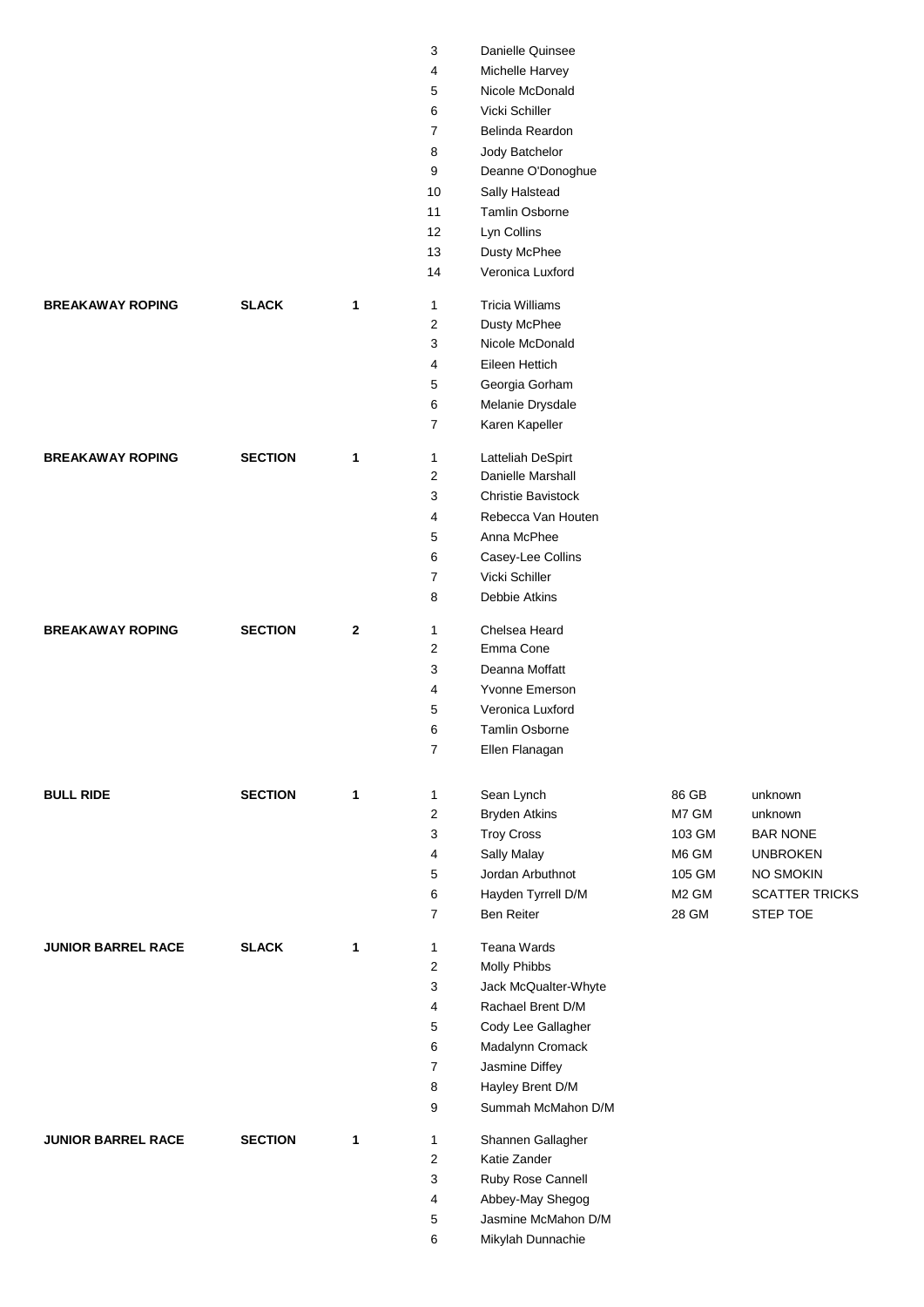|                          |                |              | $\overline{7}$ | Shayleigh Ingelse      |         |                      |
|--------------------------|----------------|--------------|----------------|------------------------|---------|----------------------|
|                          |                |              | 8              | <b>Brooke Austin</b>   |         |                      |
|                          |                |              | 9              | Madison Gallagher      |         |                      |
|                          |                |              | 10             | Edward McQualter-Whyte |         |                      |
|                          |                |              |                |                        |         |                      |
| <b>JUNIOR STEER RIDE</b> | <b>SLACK</b>   | 1            | 1              | Brody Hopkins D/M      |         |                      |
|                          |                |              | 2              | Daniel Thomas D/M      |         |                      |
|                          |                |              | 3              | Jock Neilsen D/M       |         |                      |
|                          |                |              | $\overline{4}$ | Dylan Lambkin D/M      |         |                      |
|                          |                |              | 5              | Ryan Hinton            |         |                      |
|                          |                |              | 6              | Justin Diffey          |         |                      |
|                          |                |              | 7              | Robert Phibbs          |         |                      |
|                          |                |              | 8              | Kade Griffiths D/M     |         |                      |
| <b>JUNIOR STEER RIDE</b> | <b>SECTION</b> | 1            | 1              | Cam Rockliff D/M       |         |                      |
|                          |                |              | 2              | Wade Stampfli          |         |                      |
|                          |                |              | 3              | <b>Thomas Mulloy</b>   |         |                      |
|                          |                |              | 4              | Angus Graham D/M       |         |                      |
|                          |                |              | 5              | Rhylee Lieschke D/M    |         |                      |
|                          |                |              |                |                        |         |                      |
|                          |                |              | 6              | Madison Gallagher      |         |                      |
|                          |                |              | 7              | <b>Brodie Howell</b>   |         |                      |
|                          |                |              | 8              | Tayla Dempster         |         |                      |
|                          |                |              |                |                        |         |                      |
| <b>JUNR BREAKAWAY</b>    | <b>SLACK</b>   | 1            | 1              | Jasmine Diffey         |         |                      |
|                          |                |              | 2              | Georgie Kapeller       |         |                      |
|                          |                |              | 3              | Ruby Rose Cannell      |         |                      |
|                          |                |              | 4              | Cooper Cannell         |         |                      |
| <b>JUNR BREAKAWAY</b>    | <b>SLACK</b>   | 2            | 1              | Abbey-May Shegog       |         |                      |
|                          |                |              | 2              | Shayleigh Ingelse      |         |                      |
|                          |                |              | 3              | Cody Peppin            |         |                      |
| <b>ROPE AND TIE</b>      | <b>SECTION</b> | 1            | 1              | Paul Emerson           |         |                      |
|                          |                |              | 2              | Jamie Reynolds         |         |                      |
|                          |                |              | 3              | Luke Hamilton          |         |                      |
|                          |                |              | 4              | Clay Bush              |         |                      |
|                          |                |              |                |                        |         |                      |
| <b>ROPE AND TIE</b>      | <b>SECTION</b> | $\mathbf{2}$ | 1              | Nicholas Newman        |         |                      |
|                          |                |              | 2              | Rodney Reynolds        |         |                      |
|                          |                |              | 3              | Lindsay Rosetta        |         |                      |
| <b>SADDLE BRONC</b>      | <b>SECTION</b> | 1            | 1              | Tim Hammond            | 042GM   | CAJOUN LADY          |
|                          |                |              | 2              | John McNamee           | 0614GM  | <b>SECRET SISTER</b> |
|                          |                |              | 3              | <b>Heath Chalmers</b>  | 0203GM  | CHANTELLE            |
|                          |                |              | 4              | Jason Collins          | 0631GM  | DON'T TEASE ME       |
|                          |                |              | 5              | Luke Chaplain          | 00301GM | <b>ACCIDENT</b>      |
|                          |                |              | 6              | Lane Grayson           | 0303GM  | <b>HIPPI</b>         |
|                          |                |              | 7              | Peter Moffatt          | 0625GM  | <b>SCAR</b>          |
|                          |                |              | 8              | Peel Tribe             | 0208GM  | PERFECT MATCH        |
|                          |                |              | 9              | Mick Luxford Jnr       | 0617GM  | <b>WISH LIST</b>     |
| <b>STEER WRESTLING</b>   | <b>SECTION</b> | 1            | 1              | Chris Savas            |         |                      |
|                          |                |              | $\overline{2}$ | Rod Thorp              |         |                      |
|                          |                |              |                |                        |         |                      |
|                          |                |              | 3              | Clay Bush              |         |                      |
|                          |                |              | 4              | Luke Hamilton          |         |                      |
|                          |                |              | 5              | Aaron Bookluck         |         |                      |
|                          |                |              | 6              | Rinsie Jamieson        |         |                      |
|                          |                |              | 7              | Eileen Hettich         |         |                      |
| <b>STEER WRESTLING</b>   | <b>SECTION</b> | $\mathbf{2}$ | 1              | Johno Ostwald          |         |                      |
|                          |                |              | 2              | Ben Thorp              |         |                      |
|                          |                |              | 3              | Jamie Reynolds         |         |                      |
|                          |                |              | 4              | Rodney Reynolds        |         |                      |
|                          |                |              | 5              | Mark Patterson         |         |                      |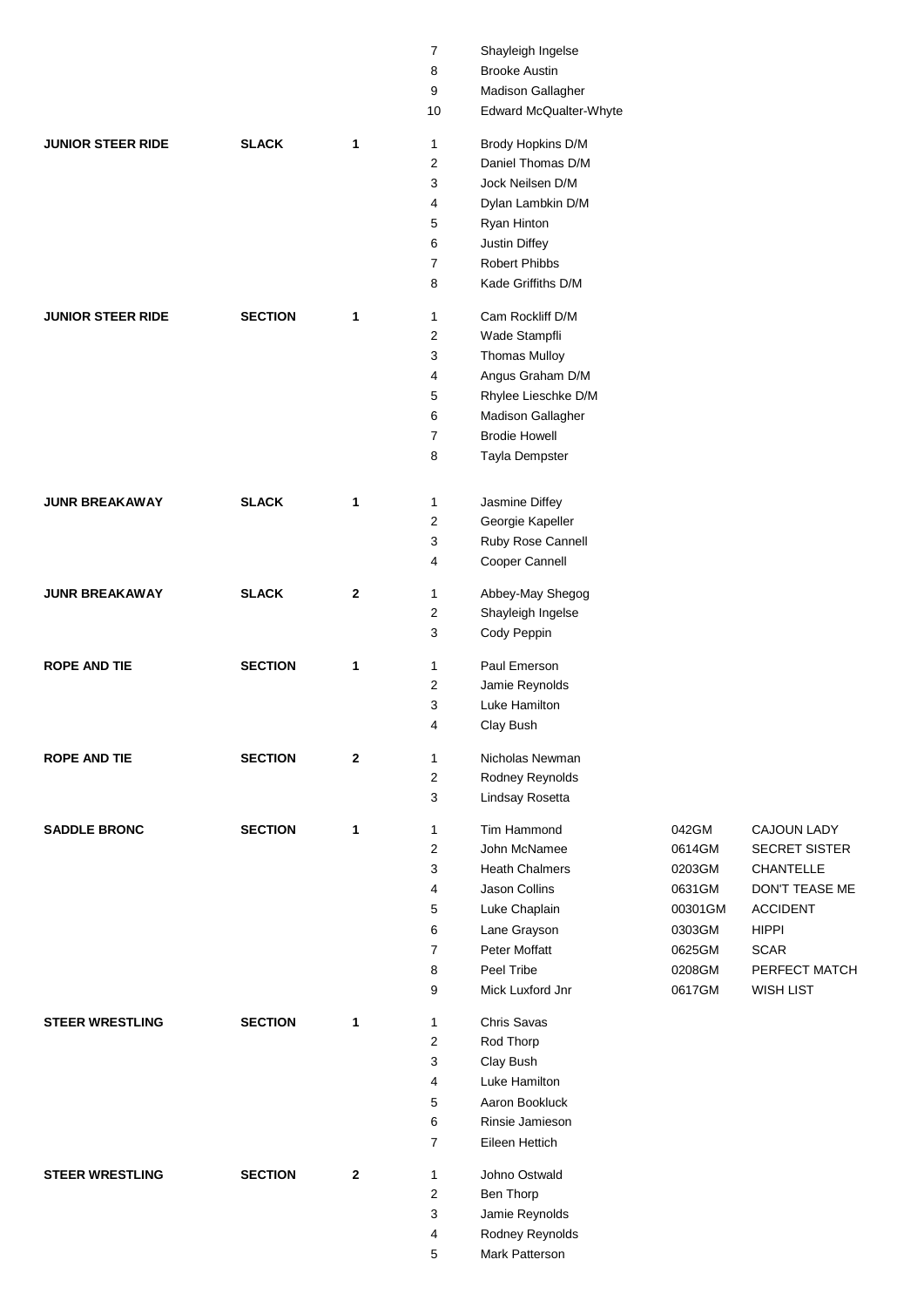|                    |                |              | 6              | Gavin Walker            |
|--------------------|----------------|--------------|----------------|-------------------------|
| <b>TEAM ROPING</b> | <b>SLACK</b>   | 1            | $\mathbf{1}$   | <b>Brett Ryan</b>       |
|                    |                |              | 2              | David Shegog            |
|                    |                |              | 3              | <b>Russell Stanley</b>  |
|                    |                |              | 4              | Andrew McQualt          |
|                    |                |              | 5              | William Guilford        |
|                    |                |              | 6              | Lindsay Rosetta         |
|                    |                |              | $\overline{7}$ | Anna McPhee             |
|                    |                |              | 8              | Cooper Cannell          |
|                    |                |              | 9              | Ron J Flanagan          |
|                    |                |              | 10             | Nicholas Newma          |
|                    |                |              | 11             | <b>Bob Holder</b>       |
|                    |                |              | 12             | Jacob Gaffey            |
| <b>TEAM ROPING</b> | <b>SECTION</b> | 1            | $\mathbf{1}$   | Aaron Bookluck          |
|                    |                |              | 2              | <b>Heath Litchfield</b> |
|                    |                |              | 3              | Corey Heath             |
|                    |                |              | 4              | Steve Bush              |
|                    |                |              | 5              | Rinsie Jamieson         |
|                    |                |              | 6              | Gene McDonald           |
|                    |                |              | $\overline{7}$ | Joshua Bush D/I         |
|                    |                |              | 8              | Cody Peppin             |
|                    |                |              | 9              | Luke Hamilton           |
|                    |                |              | 10             | Alan Wood               |
| <b>TEAM ROPING</b> | <b>SECTION</b> | $\mathbf{2}$ | 1              | Jamie Reynolds          |
|                    |                |              | $\overline{2}$ | Daniel Guilford         |
|                    |                |              | 3              | Ryan Watson             |
|                    |                |              | 4              | Rod Thorp               |

| 6                       | Gavin Walker            |
|-------------------------|-------------------------|
| 1                       | Brett Ryan              |
| $\overline{2}$          | David Shegog            |
| 3                       | <b>Russell Stanley</b>  |
| $\overline{4}$          | Andrew McQualter-Whyte  |
| 5                       | William Guilford        |
| 6                       | Lindsay Rosetta         |
| $\overline{7}$          | Anna McPhee             |
| 8                       | Cooper Cannell          |
| 9                       | Ron J Flanagan          |
| 10                      | Nicholas Newman         |
| 11                      | <b>Bob Holder</b>       |
| 12                      | Jacob Gaffey            |
| 1                       | Aaron Bookluck          |
| $\overline{c}$          | <b>Heath Litchfield</b> |
| 3                       | Corey Heath             |
| $\overline{4}$          | Steve Bush              |
| 5                       | Rinsie Jamieson         |
| 6                       | Gene McDonald           |
| 7                       | Joshua Bush D/M         |
| 8                       | Cody Peppin             |
| 9                       | Luke Hamilton           |
| 10                      | Alan Wood               |
| 1                       | Jamie Reynolds          |
| $\overline{2}$          | Daniel Guilford         |
| 3                       | Ryan Watson             |
| $\overline{\mathbf{4}}$ | Rod Thorp               |
| 5                       | Shayleigh Ingelse       |
| 6                       | Clay Bush               |
| $\overline{7}$          | Rodney Reynolds         |
| 8                       | Garry McPhee            |
| 9                       | Jayden Bush D/M         |
| 10                      | <b>Brian Lawless</b>    |

## **PROGRAM SUBJECT TO CHANGE Slack 3**

Jnr Breakaway Roping Slack 1 Team Roping Slack 1 Breakaway Roping Slack 1 Jnr Breakaway Roping Slack 2 Jnr Steer Ride Slack 1 Barrel Race Slack 1 Jnr Barrel Race Slack 1 **Performance 6 Grand Entry** Jnr Steer Ride Section 1 Team Roping Section 1 2<sup>nd</sup> div Bull Ride Section 1 Breakaway Roping Section 1 Rope & Tie Section 1 2<sup>nd</sup> div Saddle Bronc Section 1 2<sup>nd</sup> div Bareback Section 1 Steer Wrestling Section 1 Pony Bareback Barrel Race Section 1 Jnr Barrel Race Section 1 2<sup>nd</sup> div Bull Ride Section 2 Rope & Tie Section 2